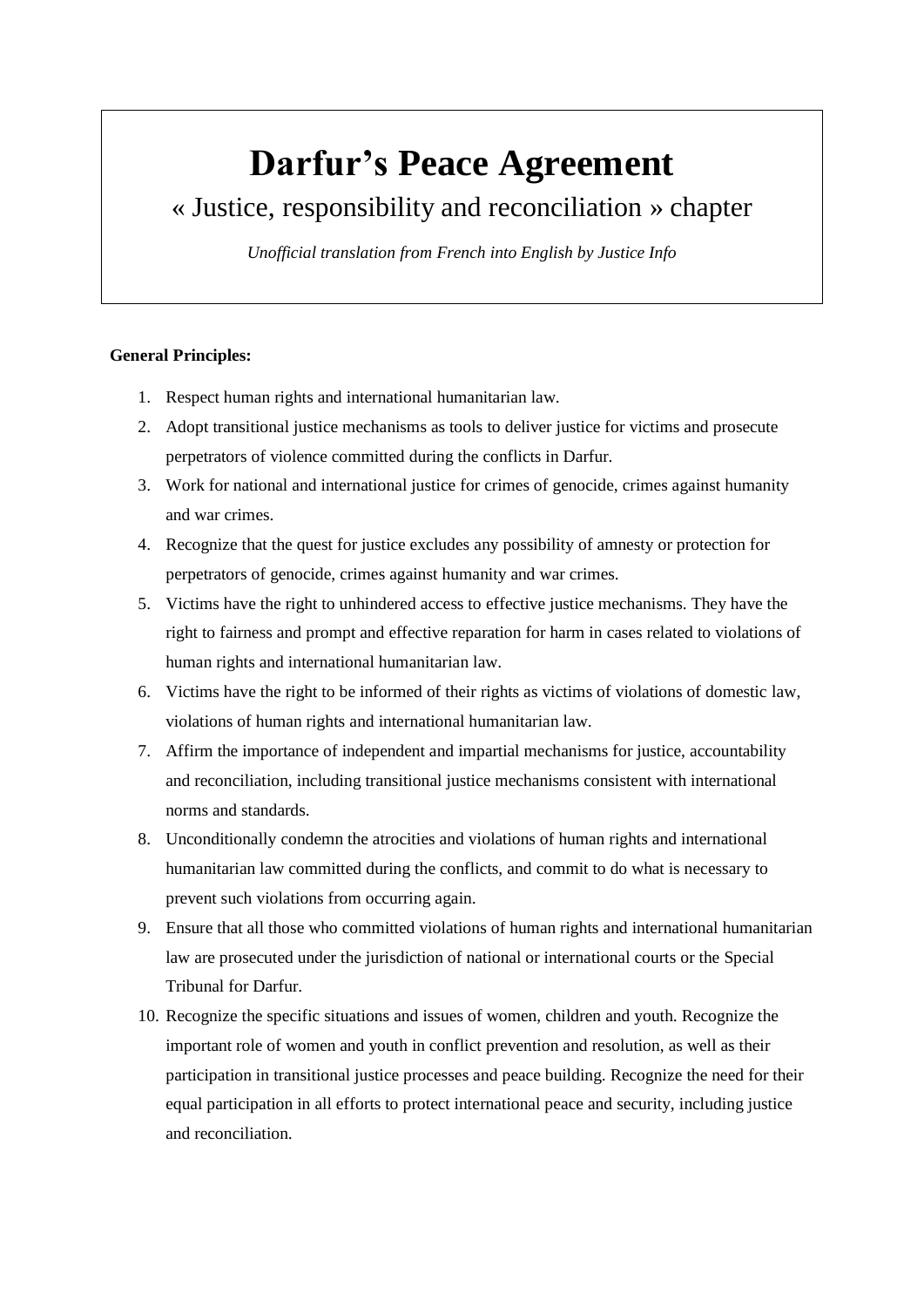- 11. Children involved in conflict who are alleged to have committed crimes under international law are considered victims and are treated according to the Convention on the Rights of the Child, the Second Protocol to the Geneva Agreement, the African Charter on the Rights and Welfare of the Child, the Beijing Rules, and international juvenile justice standards, in collaboration with the United Nations Children's Fund and other related organizations. The signatories of this agreement will work to rehabilitate and integrate child soldiers into society.
- 12. Recognize the important role that local and traditional mechanisms can play in the search for truth, justice and reconciliation and as a complement to formal justice and reconciliation mechanisms. Integrate these mechanisms into the post-conflict justice process.
- 13. Continue legal and institutional reforms to strengthen the rule of law and create appropriate mechanisms that meet international standards.
- 14. Examine other African and international experiences in the practices of accountability, reconciliation, truth, justice and remembrance in response to what has happened in Darfur.
- 15. Identify and isolate individuals who have committed crimes and violations of human rights and international humanitarian law so as to curb impunity, rebuild confidence, and strengthen the rule of law in Darfur.
- 16. Provide full security and protection to all citizens.
- 17. Admit to having made mistakes, accept responsibility for them, establish them in court, forgive and commit not to repeat them.
- 18. Strengthen open dialogue among all components of society to establish lasting reconciliation in Darfur.
- 19. Reform the national judicial system in Sudan to ensure the impartiality and independence of the judiciary so that it reflects and enhances diversity at the national, regional, governorate, and local levels without discrimination.

## **20. The national judicial system**

- 20.1 With the exception of crimes that constitute violations of international criminal law, crimes within the jurisdiction of the International Criminal Court and the Special Court for Darfur, and matters relating to the Truth and Reconciliation Commission, Sudanese courts exercise their powers and jurisdiction as provided by law.
- 20.2 The national courts, working as part of the national justice system in Sudan, refer crimes outside their jurisdiction to the specialized judicial mechanisms, which are the Special Court for Darfur, traditional justice mechanisms, and the Truth and Reconciliation Commission.

### **21. Truth and reconciliation**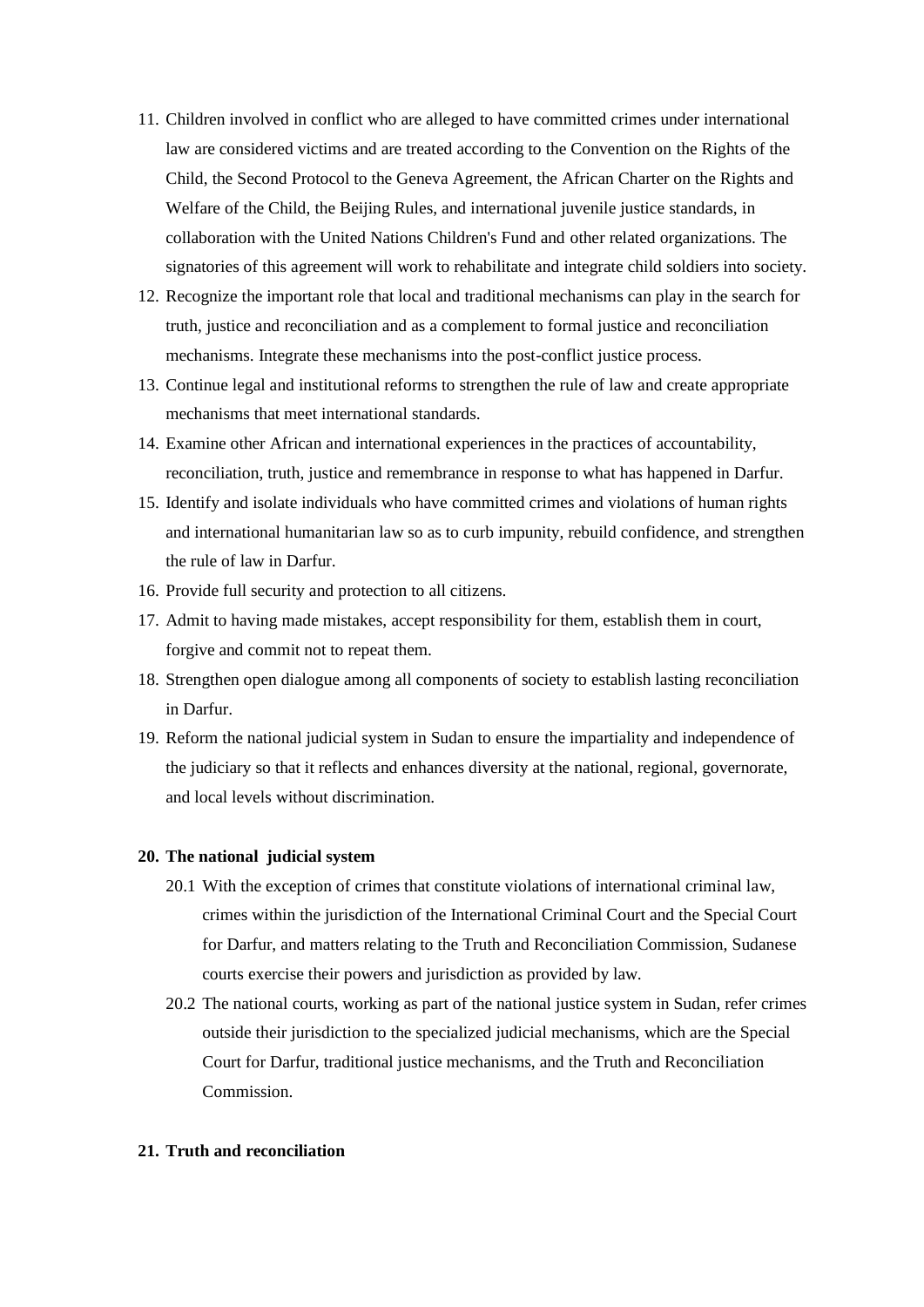- 21.1 The two parties agree that promoting reconciliation in Darfur is one of the ultimate objectives of the agreement. This is to be achieved by addressing the root causes of the conflicts and strengthening measures to reduce them, supporting mechanisms and operations aimed at facilitating reconciliation and rebuilding social harmony. Both parties are aware that the marginalization of the people of Darfur is one of the main reasons for these conflicts.
- 21.2 Both parties agree to implement a comprehensive truth and reconciliation process that has, among other things, the following objectives:
	- 21.2.1 Create the conditions for social and peaceful reconciliation between the different components of society;
	- 21.2.2 Rebuild and consolidate relations between the components of society and strengthen cohabitation, collaboration and social cohesion in Darfur.
	- 21.2.3 Fight against tribal and regional polarization and prevent tribal clashes that have ethnic reasons and motivations.
	- 21.2.4 Establish a culture of peace in accordance with traditional cultural values and heritage.
	- 21.2.5 Make formal and informal, individual and collective apologies to the victims of the war.

## **22. The Truth and Reconciliation Commission :**

- 22.1 The two parties agree to set up a Truth and Reconciliation Commission within 60 (sixty) days from the date this agreement is signed. Its tasks will be as follows:
	- 22.1.1 Define and evaluate the root causes of the conflicts in Darfur.
	- 22.1.2 Investigate the crimes and human rights violations, including violations of economic, social, environmental and cultural rights, committed since June 1989.
	- 22.1.3 Fight impunity, build trust and a culture of peace and reconciliation.
	- 22.1.4 Carry out a global analysis to define the causes and nature of the conflicts and serious violations of international and humanitarian law and human rights, and determine the motives of those who have committed them.
	- 22.1.5 Determine whether these violations are the result of deliberate planning on the part of the State or its organs, political organizations, armed movements or other groups and individuals.
	- 22.1.6 Carry out any other task or activity related to truth and reconciliation.
- 22.2 The two parties agree that the Truth and Reconciliation Commission start its work within 60 (sixty) days from the date of its creation. It is to continue its work for a period of  $\overline{10}$ (ten) years, starting from its first day of operations, unless its mission be completed in advance.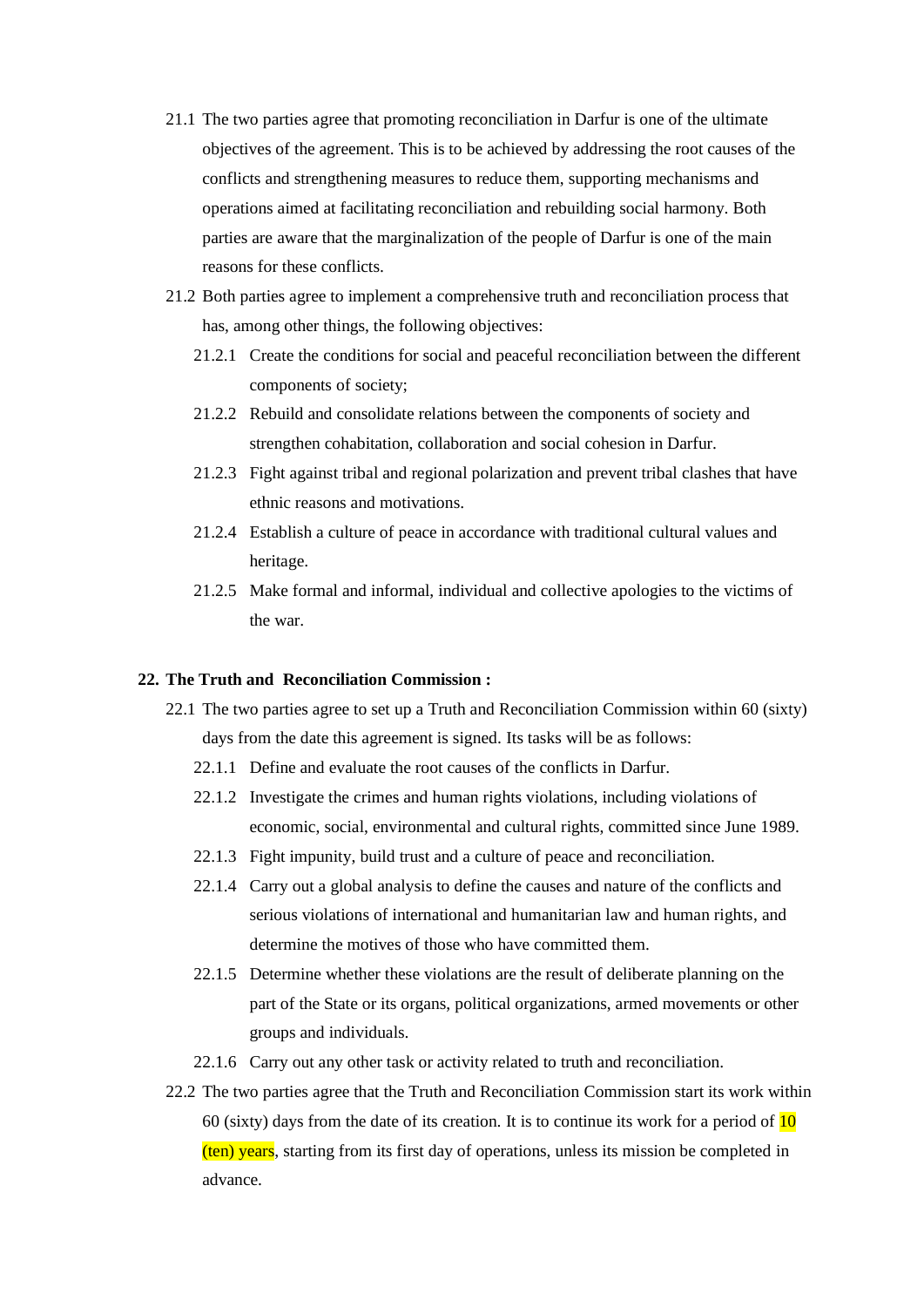- 22.3 The Truth and Reconciliation Commission shall have centres in the capitals of the governorates of Darfur and in Khartoum, and, where appropriate, an office in each community affected by the conflict.
- 22.4 **The Truth and Reconciliation Commission shall be formed in the following manner:**
	- 22.4.1 The Truth and Reconciliation Commission shall be composed of (11) members.
	- 22.4.2 Each party shall choose (5) persons, in addition to (1) person, approved by both parties, who shall preside over the Commission.
	- 22.4.3 Each party chooses at least one woman to be part of the Commission.
	- 22.4.4 The individuals appointed to the Commission shall be of high moral character and shall be considered neutral by the people of Darfur.
	- 22.4.5 Members of the Commission shall be independent and have extensive experience in the field of human rights, transitional justice and/or Truth and Reconciliation Commissions.

## 22.5 **The Truth and Reconciliation Commission shall have the following additional competencies:**

- 22.5.1 To offer victims and those who have committed human rights violations, among others, the opportunity to exchange experiences and reach a mutual understanding of the past. To facilitate genuine healing of wounds within society, strengthen reconciliation, and prevent future atrocities.
- 22.5.2 Collect testimonies and accounts from victims, witnesses, local communities, beneficiary groups, persons directly or indirectly involved in the events, or any other group or individual.
- 22.5.3 To carry out investigations and research, including summoning persons to appear before the Truth and Reconciliation Commission, collecting evidence, conducting interviews, and any other measure it deems useful to carry out its duties.
- 22.5.4 To hold hearings.
- 22.5.5 To become involved in the activities it deems appropriate to achieve reconciliation.
- 22.5.6 Keep evidence collected in an agreed and secure location and protect victims and witnesses.
- 22.5.7 Record as well as fully and accurately document all crimes and violations, and develop functional systems to manage documentation and facilitate information retrieval
- 22.5.8 To prevent further psychological and emotional suffering for victims and to encourage testimony, the Truth and Reconciliation Commission shall guarantee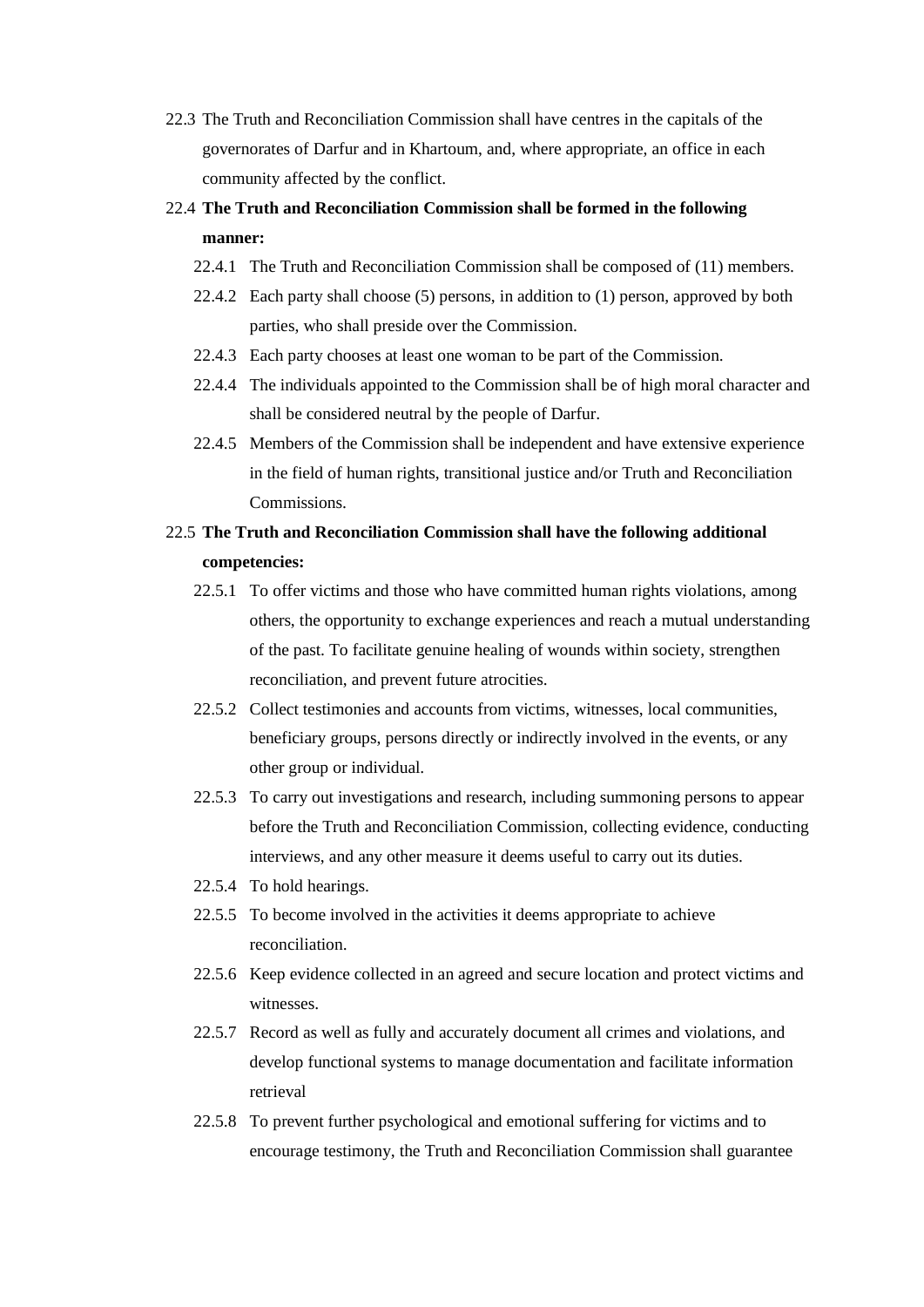the support of a professional team of psychological experts for victims and adopt special measures to protect child witnesses and victims.

- 22.5.9 The Truth and Reconciliation Commission shall not have the power to grant pardons in any manner except with the agreement of the victims and in such a way as to facilitate its work and enhance reconciliation and healing of the wounds caused by the conflict in Darfur.
- 22.5.10 The two Parties shall determine the full investigative and para-judicial jurisdiction of the Truth and Reconciliation Commission.
- 22.5.11 The Truth and Reconciliation Commission shall recommend measures to strengthen and establish a comprehensive and lasting peace in Darfur. It shall regularly present the results of its work and its recommendations to the government of the region/governorates of Darfur. The Commission shall submit reports containing legal, policy, or administrative recommendations based on its investigations, removing all personally identifying information from public reports.
- 22.5.12 The two parties request the assistance of the international community to provide the necessary financial and technical support for the work of the Truth and Reconciliation Commission, and the Government of Sudan shall ensure that the Truth and Reconciliation Commission has sufficient funds, premises and national and international staff to carry out its missions. It is necessary to provide initial funding for the operation of the Truth and Reconciliation Commission.
- 22.5.13 Both parties shall ensure that there is no interference with the work of the Commission, that its members are not intimidated or influenced, that its subsidiary entities or its properties and facilities are not attacked, and that the Commission is allowed to work independently. The Truth and Reconciliation Commission shall adopt its own internal rules of procedure, which shall be clear and publicly accessible and shall be based on best practices developed in collaboration with international organizations and experts in international law. The Commission shall collaborate and coordinate with the other mechanisms defined in this agreement.

## **23. Traditional justice mechanisms :**

23.1 Powers are granted to traditional justice mechanisms to punish individuals who have committed crimes related to the conflict within communities or between communities. The traditional justice mechanisms have jurisdiction for crimes linked to the conflict which do not fall under the jurisdiction of the International Criminal Court, the Special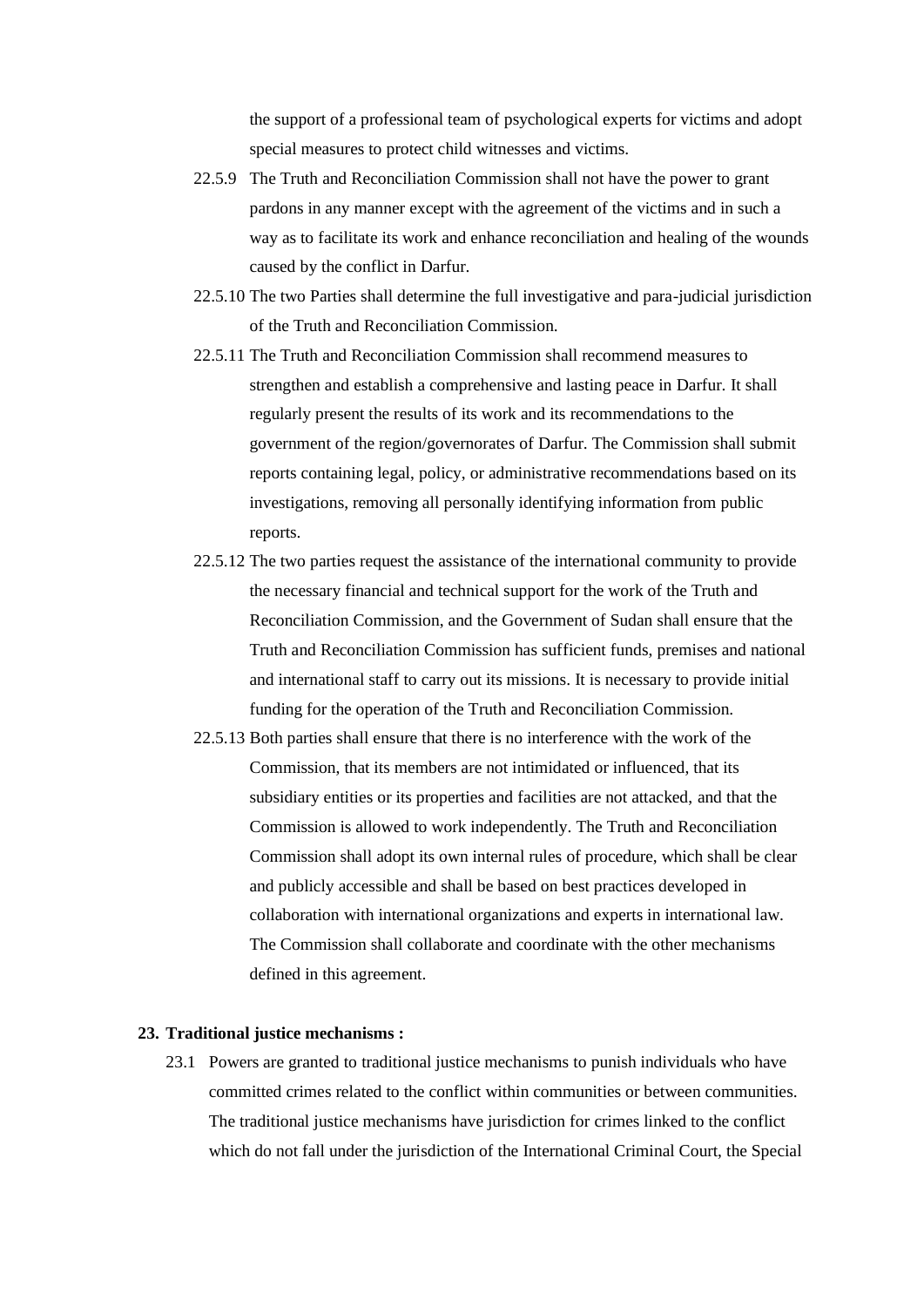Tribunal for Darfur, the national judicial system or the Truth and Reconciliation Commission.

- 23.2 Traditional justice mechanisms shall impose various sanctions, appropriate and proportional to the crimes committed, in order to strengthen reconciliation, property restitution and compensation of victims without encroaching on the competencies of the Compensation and Reparations Fund.
- 23.3 The accused has the right to negotiate for the commutation of a sentence handed down by a traditional justice mechanism; this negotiation may include a written or verbal and public apology.
- 23.4 In order to protect witnesses, severe sanctions shall be imposed on persons who threaten and commit violence against witnesses in traditional justice proceedings.
- 23.5 Give priority to community service sentences, particularly for those who make public apologies.
- 23.6 A committee shall be created to monitor and oversee the enforcement of sentences of unpaid community service.
- 23.7 Traditional justice mechanisms refer cases outside their jurisdiction to other specialized justice mechanisms, including the Special Court for Darfur, the national judiciary, and the Truth and Reconciliation Commission.
- 23.8 Traditional justice mechanisms exercise their traditional jurisdiction through the use of customary non-procedural laws and traditional procedural laws.
- 23.9 Respect for the rights of the accused and the need to provide justice to victims shall be fully considered at all stages of the proceedings of traditional justice mechanisms.
- 23.10 The accused shall have the right to counsel.
- 23.11 Free legal assistance shall be provided to victims and accused persons to ensure their effective representation in cases brought before traditional justice mechanisms.
- 23.12 Local, regional, and community leaders shall oversee the missions of traditional justice mechanisms; judges and members of the justice mechanisms shall be of high probity.
- 23.13 Both parties shall consult with local and regional leaders and civil authorities to determine ways to formalize traditional justice mechanisms within the national justice system.

## **24. The International Criminal Court**

24.1 The parties affirm their willingness to cooperate fully and without limitation with the International Criminal Court regarding persons subject to arrest warrants. This includes facilitating the appearance of wanted persons, and adherence to resolution 1593 (2005), which referred the situation in Darfur to the International Criminal Court.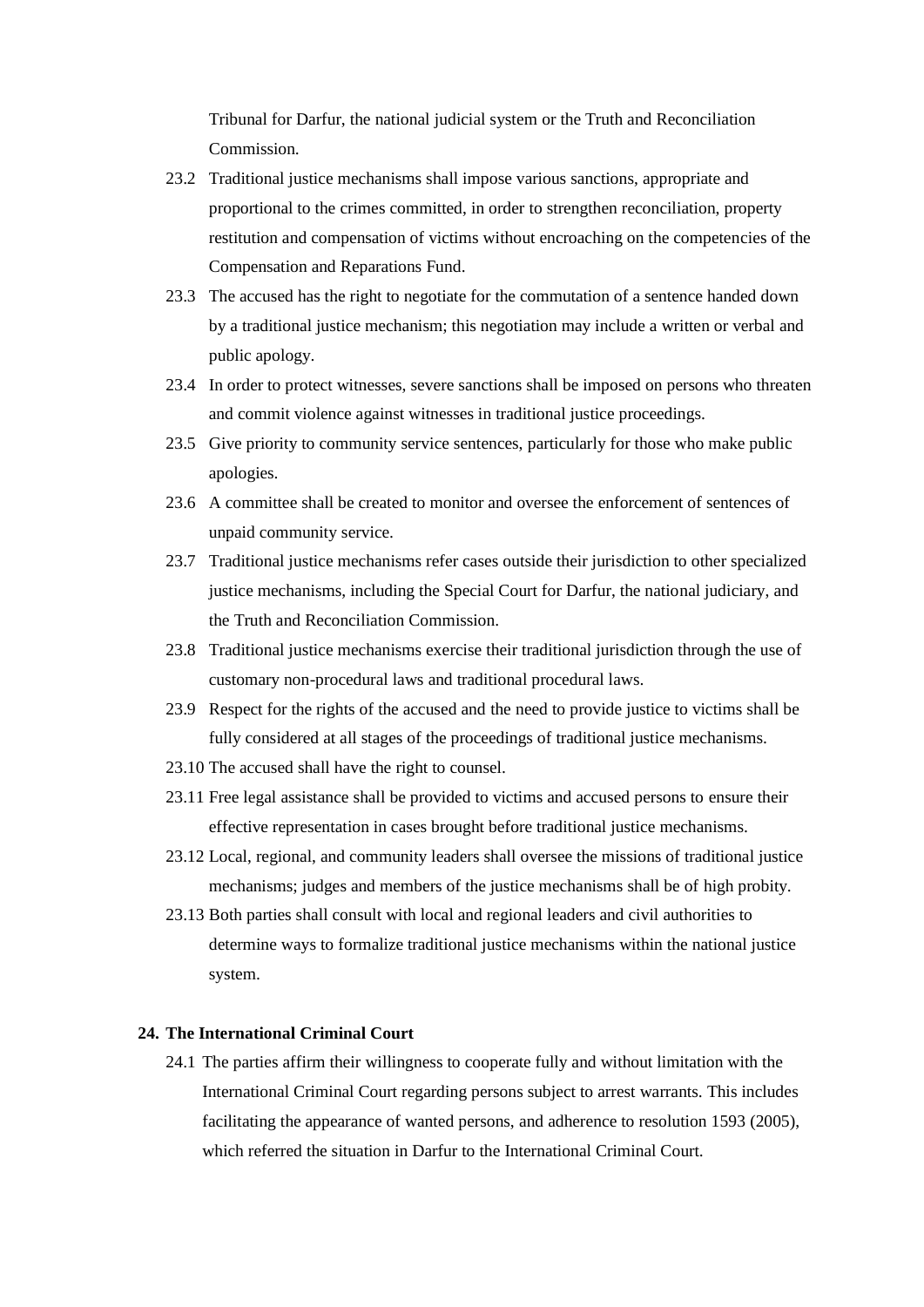- 24.2 Both Parties shall facilitate access by the Prosecutors General and investigators of the International Criminal Court to witnesses, victims and investigation sites. They shall permit the International Criminal Court officials to move freely in all regions and roads of the Sudanese State and in its waters and airspace at all times.
- 24.3 Both Parties shall refrain from interfering with the investigations and trials of the International Criminal Court and shall ensure the protection and security of all members of the Prosecutor's Office, victims and witnesses.
- 24.4 Both parties undertake to remove from office persons who are the subject of warrants of arrest or trial, or who have already been convicted by the International Criminal Court; such persons shall be removed from their positions, whether elected or appointed; they shall not be entitled to hold such positions until their names are removed from the warrants of arrest, the charges are dropped, or the Court finds them not guilty.

## **25. Special Tribunal for Darfur**

- 25.1 The parties agree to establish a Special Court to try crimes that took place in Darfur within 90 (ninety) days from the date of the signing of this agreement. This court shall serve for 10 (ten) years from the date of its establishment, unless the court completes its work before the end of that period.
- 25.2 The court shall be composed of national, competent and impartial judges who shall be appointed by the President of the Supreme Court.
- 25.3 The Attorney General shall designate an independent prosecutor for this court in agreement with both parties.
- 25.4 The Special Court for Darfur is specialized in crimes of genocide, crimes against humanity, war crimes, and serious violations of human rights and international humanitarian law since 2002.
- 25.5 The Court shall determine a seat and may establish courts in any region of Darfur.
- 25.6 A team of experts from the African Union shall oversee the proceedings of the court to ensure that they are conducted in accordance with the principles of justice and fairness under international law.
- 25.7 The law applicable by the Special Tribunal for Darfur in relation to war crimes, crimes against humanity, and genocide shall be Sudanese and international law.
- 25.8 The Government of Sudan undertakes to ensure the delivery of victims, witnesses, and perpetrators of crimes to the Special Court, including those outside Darfur, in coordination with the relevant authorities.

#### **26. Amnesty and protection**